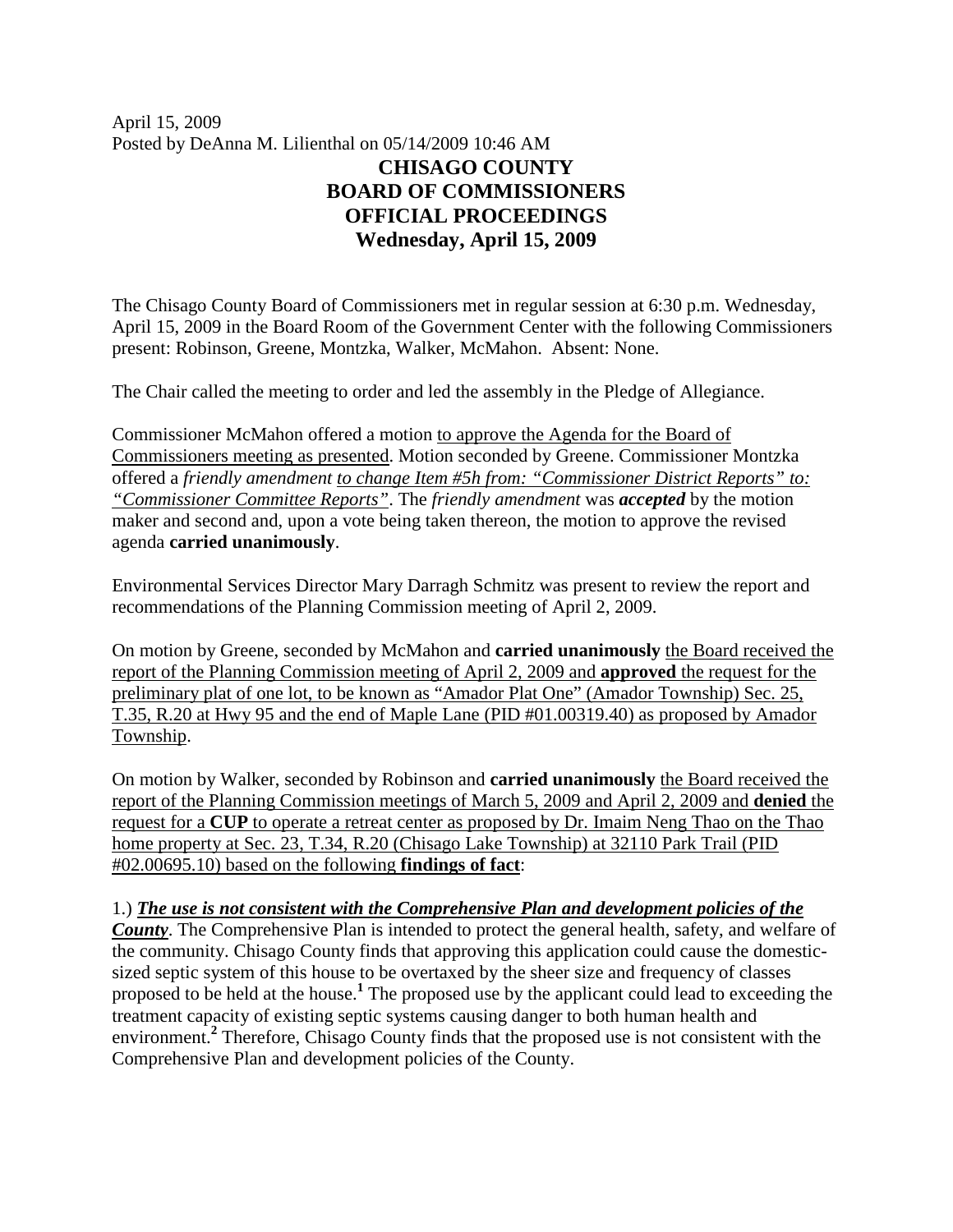2.) *The use will create a significant demand on existing streets and other public facilities and utilities which serve or are proposed to serve the area*. The County is concerned about significant traffic generated by the proposed, which could lead to overburdening the local roads. Therefore, Chisago County finds the conditional use permit should be denied de to the fact that there will be significant demand on County Road 12.

# 3.) *The use will not be sufficiently compatible nor separated by distance or screening from adjacent development or land. Existing development will be depreciated in value and there will*

*be deterrence to development of vacant land*. The expansion of activities on the property as proposed by the conditional use permit could increase noise concerns. Future residential development opportunities may be curtailed by noise, traffic and the number of people attending the applicant's events.**<sup>3</sup>** Therefore, Chisago County finds that the proposed use will cause deterrence to development of vacant land. *The structures and site would have an appearance that would have an adverse effect upon adjacent properties*. The proposed use of the site will draw additional people to the site. Additional traffic, noise and activity on the property could negatively impact adjacent properties.**<sup>4</sup>** Therefore, Chisago County finds that the proposed conditional use permit expansion will have a negative impact upon adjacent properties.

### 4.) *The use is not consistent with the purposes of the zoning ordinance and the purposes of the zoning district in which the applicant intends to locate the proposed use*. The Zoning Ordinance is intended to protect the general health, safety, and welfare of the community. The County finds that approving this application could lead to exceeding the capacity of the existing septic system causing danger to both human health and the environment.<sup>5</sup> Emergency vehicle access to the house could be difficult and potentially impact public safety.<sup>6</sup> Therefore, Chisago County finds that the proposed use is not consistent with the purposes of the zoning ordinance and the purposes of the zoning district in which the applicant intends to locate the proposed use.

5.) *The use will cause traffic hazard and congestion*. The entrance drive to the house is extremely narrow and emergency vehicle access during weather related events is questionable and could lead to public safety concerns for members, visitors and fire & rescue personnel.**<sup>7</sup>** Therefore, Chisago County finds that the conditional use permit proposal could cause traffic hazards and congestion and could lead to public safety concerns.

On motion by Greene, seconded by Robinson and **carried unanimously** the Board received the report of the Planning Commission meeting of April 2, 2009 and **approved** the request for the preliminary plat of two lots, to be known as "Viking Meadow" (Shafer Township) Sec. 11, T.34, R.19 on Vista Road (PID #08.00125.20 and 08.00125.30) as proposed by Jon Whitcomb on behalf of Dave Roth dba VIK, LLC with the following conditions:

1.) The soils and wetlands are groundtruthed and the reports found to be accurate, when weather permits.

2.) The nonconforming properties (Spiess and VIK, LLC) directly to the north of Lot 1, Block 1 must be recombined into a confirming parcel prior to recording of the final plat.

3.) The future roadway easement originally proposed must be eliminated from the plat.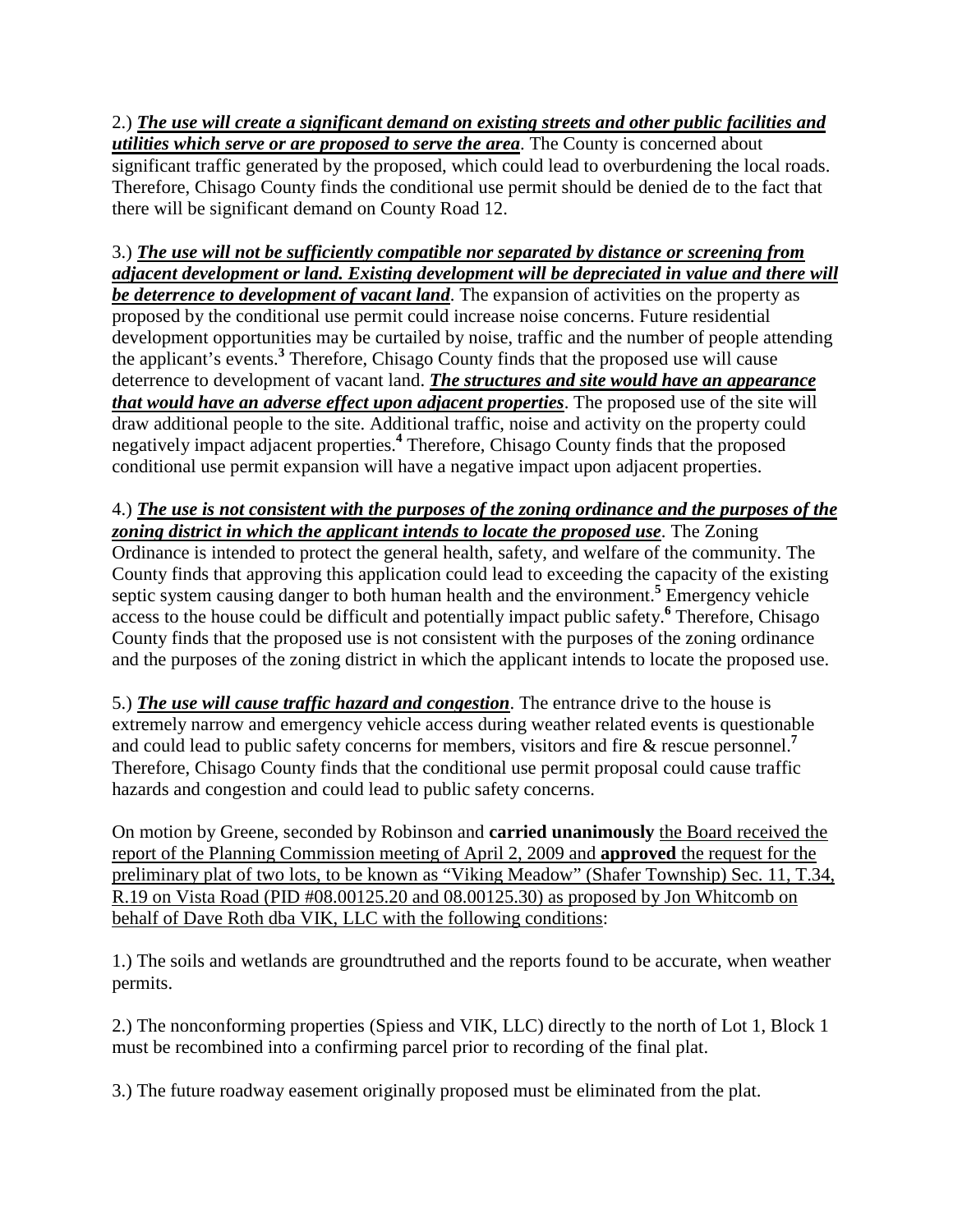On motion by Walker, seconded by Greene and **carried unanimously** the Board received the report of the Planning Commission meetings of April 2, 2009 and **approved** the request for a **CUP** to operate a contracting business as a home occupation as proposed by Ray Tetrault at Sec. 31, T.33, R.19 (Franconia Township) at 24763 Quinlan Avenue (PID #04.00288.10) based on the following **findings of fact**:

1.) *The use is consistent with the Comprehensive Plan and development policies of the County*. The applicant's CUP application is for the operation of a residential home insulation contracting business. This is located in Franconia Township, Sec. 31, T.33, R.19, at 24763 Quinlan Avenue (PID #04.00288.10).**<sup>8</sup>** A residential contracting business is allowed as a Conditional Use in the Agricultural zone in the County's Zoning Ordinance.**<sup>9</sup>** Therefore, Chisago County finds that the activities proposed by the applicant are consistent with the intent of the County policies adopted for the Agricultural zone.

2.) *The use will not create an excessive demand on existing parks, schools, streets and other public facilities and utilities which serve or are proposed to serve the area*. There will be minimal deliveries and traffic to the site. Chisago County finds that an excessive demand on public facilities and utilities will not be created by granting the applicant's conditional use permit.

3.) *The use will be sufficiently compatible or separated by distance or screening from adjacent development or land so that existing development will not be depreciated in value and there will be no deterrence to development of vacant land.* The applicant's storage will take place inside a structure, and therefore there will be no visual blight.**<sup>10</sup>** The proposed use is screened by woods and separated by open fields. Therefore, Chisago County finds that existing development will not be depreciated in value and there will be no deterrence to development of vacant land.

4.) *The structures and site will have an appearance that will not have an adverse effect upon adjacent properties*. The structure will be inspected and approved by the County Building Official for the proposed use. The building is consistent in appearance with structures on surrounding properties in the neighborhood. Therefore, Chisago County finds that the site and structures will not have an adverse effect upon adjacent properties.

5.) *The use in the opinion of the County is reasonably related to the overall needs of the County and to the existing land use*. The applicant's CUP application is for a home insulation contracting business.<sup>11</sup> These proposed activities are compatible with existing surrounding land use. Chisago County has indicated in its Zoning Ordinance that a residential contracting business is a land use that the County supports.**<sup>12</sup>** Therefore, Chisago County finds that the proposed activities are in accordance with the overall needs of the County and existing land uses in the Agricultural zone.

6.) *The use is consistent with the purposes of the zoning ordinance and the purposes of the*  zoning district in which the applicant intends to locate the proposed use. The applicant's CUP application is for a home insulation contracting business.**<sup>13</sup>** The proposed activities comply with the intent of the Zoning Ordinance.<sup>14</sup> The proposed use is consistent with the activities listed as allowable by a Conditional use Permit in the Agricultural zone.**<sup>15</sup>** Therefore, Chisago County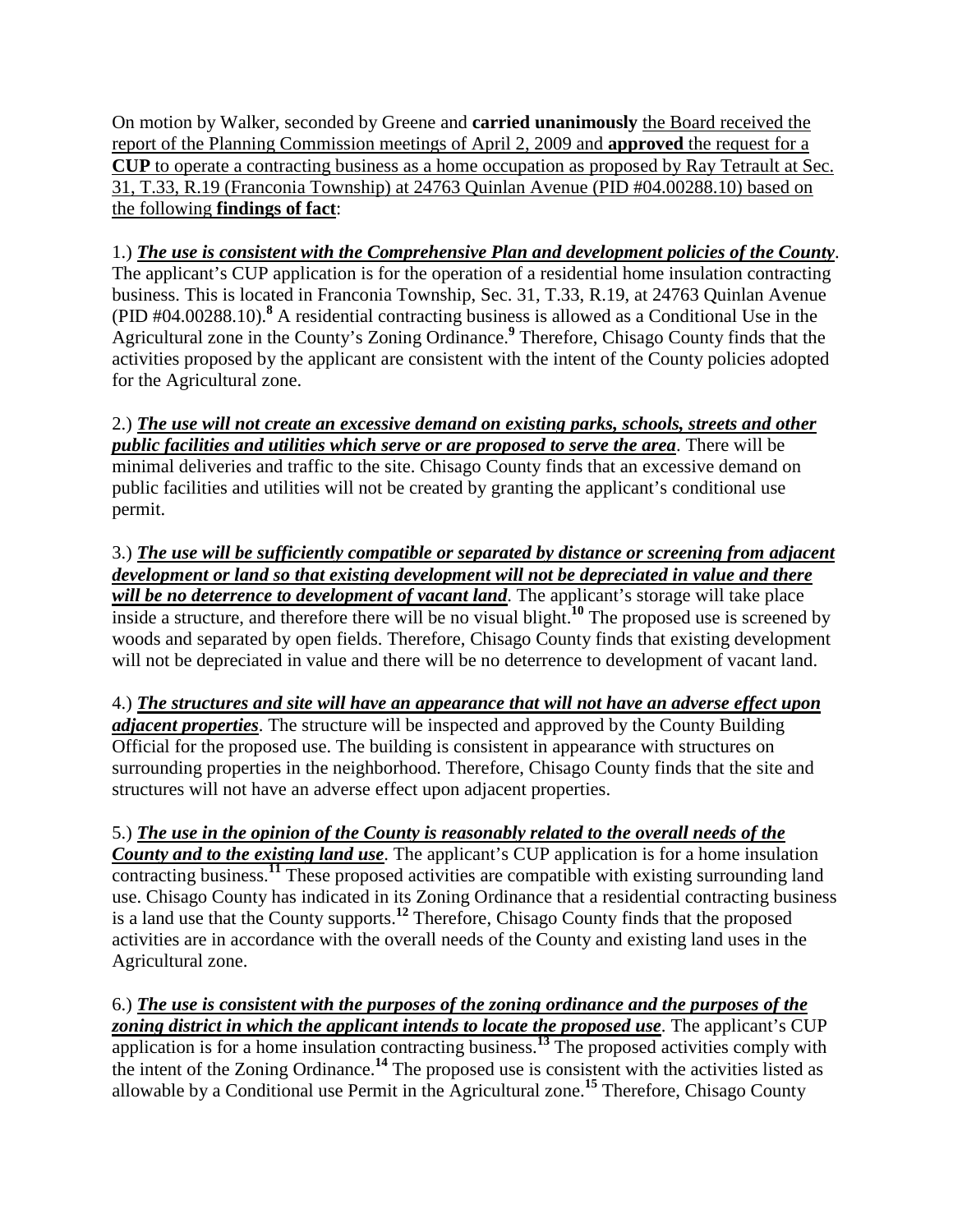finds that the proposed use is consistent with the County Zoning Ordinance and the purposes of the Agricultural district.

7.) *The use will not cause traffic hazard or undue congestion*. The applicant anticipates minimal to no retail traffic and anticipates only minimal deliveries to the site.**<sup>16</sup>** Therefore the County finds that the activities proposed by the applicant are within the traffic-handling capacity of local roads.

### 8.) *Existing nearby businesses will not be adversely affected because of curtailment of customer trade brought about by intrusion of noise, glare or general unsightliness*. There are

no known existing nearby businesses. Any nearby businesses could expect to experience minimal impact generated by the applicant, and no impact from glare or general unsightliness. Therefore, Chisago County finds that the applicant will meet standards for an appropriately-sited enterprise and will not adversely affect existing nearby businesses.

# and with the following conditions:

1.) This approval is for a conditional use permit to operate a residential home insulation contracting business. This is located in Franconia Township, Sec.31, T.33, R.19, at 24763 Quinlan Avenue (PID #04.00288.10).

2.) Hours of operation are limited to Monday thru Friday 7:00 a.m. to 6:00 p.m. and Saturday 7:00 am to 12:00 noon.

3.) There can only be two employees working on site in addition to the applicant.

4.) A maximum of two employee vehicles can be parked outside on the property at any one time.

5.) Materials and equipment must be stored inside the building. Materials are not allowed to be stored outside.

6.) No retail sales can occur at the site.

7.) Any hazardous waste produced must be disposed of in a manner consistent with State and County laws and ordinances.

8.) Any future signage must conform to County requirements.

Blake Wheatley of LS Power described his proposed Chisago County project. *No action was taken.*

The Chair opened the Citizen's Forum at 7:11 p.m. No citizens were present to offer comment. The Chair closed the Citizen's Forum at 7:11 p.m.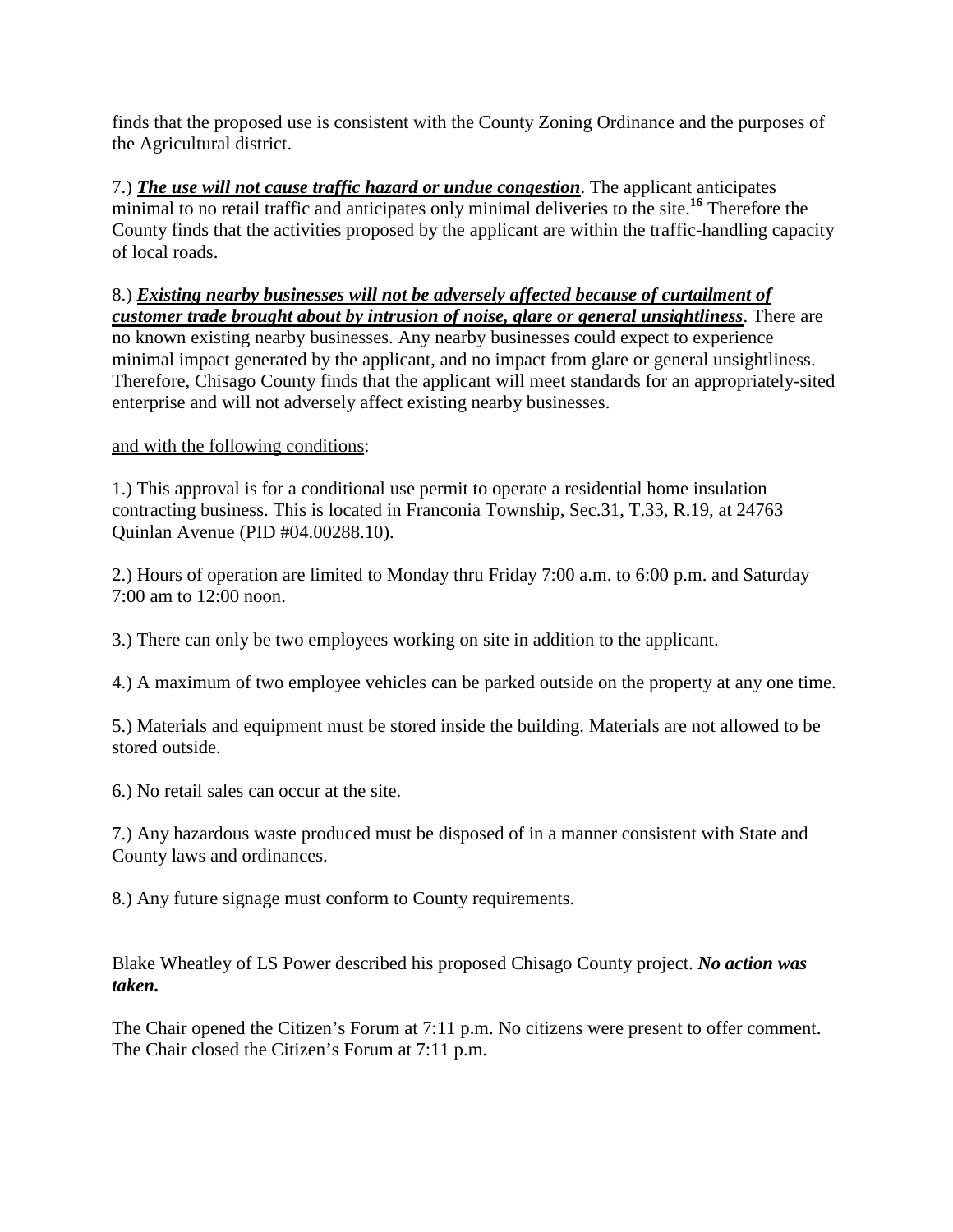Commissioner McMahon offered a motion to approve the Administrator's Consent Agenda as presented. Motion seconded by Greene. Commissioner Montzka offered a *friendly amendment to pull Item #A: Approve Minutes of March 18, 2009; March 25, 2009 and April 1, 2009.* The *friendly amendment* was **accepted** by the motion maker and second and, upon a vote being taken thereon, the Administrator's Consent Agenda **carried unanimously** as follows:

#### A. **Approve Minutes of:** March 18, 2009 & March 25, 2009 & April 1, 2009

B. **Personnel Actions: Approve successful completion of probationary period for:** Lynn Saumer, Account Technician, HHS, effective 04/20/2009; Roseanne Williams, Financial Worker, HHS, effective 03/22/2009. **Approve annual performance review for:** Beth Ewert, Jailer, Sheriff, Gr. 18 top of scale, effective 02/22/2009; Roger Wood, Program Coordinator, Sheriff, Gr. 20 top of scale, effective 03/01/2009; Christopher Thoma, Jail Sergeant, Sheriff, Gr. 22 top of scale, effective 01/14/2009; Leah Reinhart, Social Worker, HHS, Gr. 23 top of scale, effective 03/27/2009; Angie Kemen, Social Worker, HHS, Gr. 23 top of scale, effective 03/28/2009; Kris Mattson, Social Worker, HHS, Gr. 23 top of scale, effective 03/25/2009; Joyce Bjork, Case Aide, HHS, Gr. 17 top of scale, effective 04/13/2009; Jacqueline Genung, Collection Case Aide, HHS, Gr. 17 top of scale, effective 04/30/2009; Bruce Brandenburg, Deputy Sheriff, Sheriff, Gr. 22 top of scale, effective 03/10/2009; Gary Anderson, Assistant County Land Surveyor, Public Works, Gr. 25 top of scale, effective 05/08/2009; Iva Weseman, Home Health Aide, HHS, Gr. 14 top of scale, effective 04/11/2009; Kelly Marquard, Social Worker-MSW, Gr. 24 top of scale, effective 03/28/2009l Linda Gerten, Behavioral Health Supervisor, HHS, Gr. 26 pd 28 top of scale, effective 03/26/2008; Nicole Johnson, Social Worker, HHS, Gr. 23 top of scale, effective 03/28/2009; Alicia Stovern, Communications Center Sergeant, Sheriff, Gr. 22 top of scale, effective 01/16/2009; Scott Sellman, Corporal, Sheriff, Gr. 24 top of scale, effective 02/09/2009. **Approve step increase after completion of performance review for:** James Penberthy, Dispatcher, Sheriff, Gr. 18-1 to Gr. 18-2, effective 05/29/2008; William Madison, Jailer, Sheriff, Gr. 18-4 to Gr. 18-5, effective 02/17/2009; Mary Henderson, Admin Assistant/ Jail Accountant, Sheriff, Gr. 15-7 to Gr. 15-8, effective 09/13/2008; Nancy Boyer, Home Care Coordinator, HHS, Gr. 15-3 to Gr. 15-4, effective 04/21/2009; Cindy Henderson, Social Worker, HHS, Gr. 22-7 to Gr. 22-8, effective 04/21/2009; Jill Briggs, Public Health Director, HHS, Gr. 32-9 to Gr. 32-10, effective 07/28/2008; Kristina Thompson, Social Service Supervisor, HHS, Gr. 28-8 to Gr. 28-9, effective 10/29/2008; Kristin Bowers-Groeneweg, Dispatcher, Sheriff, Gr. 18-1 to Gr. 18-2, effective 03/17/2009; Jean Ramthun, Financial Worker, HHS, Gr. 18-3 to Gr. 18-4, effective 03/24/2009; Cathleen Conrad, Social Service Admin Aide, HHS, Gr. 19-9 to Gr. 19-10, effective 04/06/2009; Lisa Foote, Dispatcher/Jailer, Sheriff, Gr. 18-2 to Gr. 18-3, effective 12/19/2008; James Mott, Deputy Sheriff, Sheriff, Gr. 22-1 to Gr. 22-2, effective 04/14/2009; Daniel Ackerman, Deputy Sheriff, Sheriff, Gr. 22-1 to Gr. 22-2, effective 03/17/2009; Cynthia Nelson, Office Support Specialist/CA, HHS, Gr. 13-6 to Gr. 13-7, effective 02/05/2009; Amy Brandenburg, Jailer, Sheriff, Gr. 18-5 to Gr. 18-7, effective 02/26/2009. **Approve voluntary resignation for:** Kevin Kane, Assistant County Attorney I, Attorney, effective 03/27/2009; Stephen Thompson, Parks Maintenance, Parks, effective 03/01/2009; Christine Dresel, PHN-MCH, HHS, effective 04/06/2009. **Approve retirement for:** Gary Noren, Solid Waste Administrator, Environmental Services/ Zoning, effective 03/31/2009. **Approve new hire for:** Michelle Meis, Call Taker, Heartland Express, Gr. 12-2, effective 03/30/2009; Andrew Mahowald, Deputy Sheriff, Sheriff, Gr. 22-1, effective 04/20/2009; David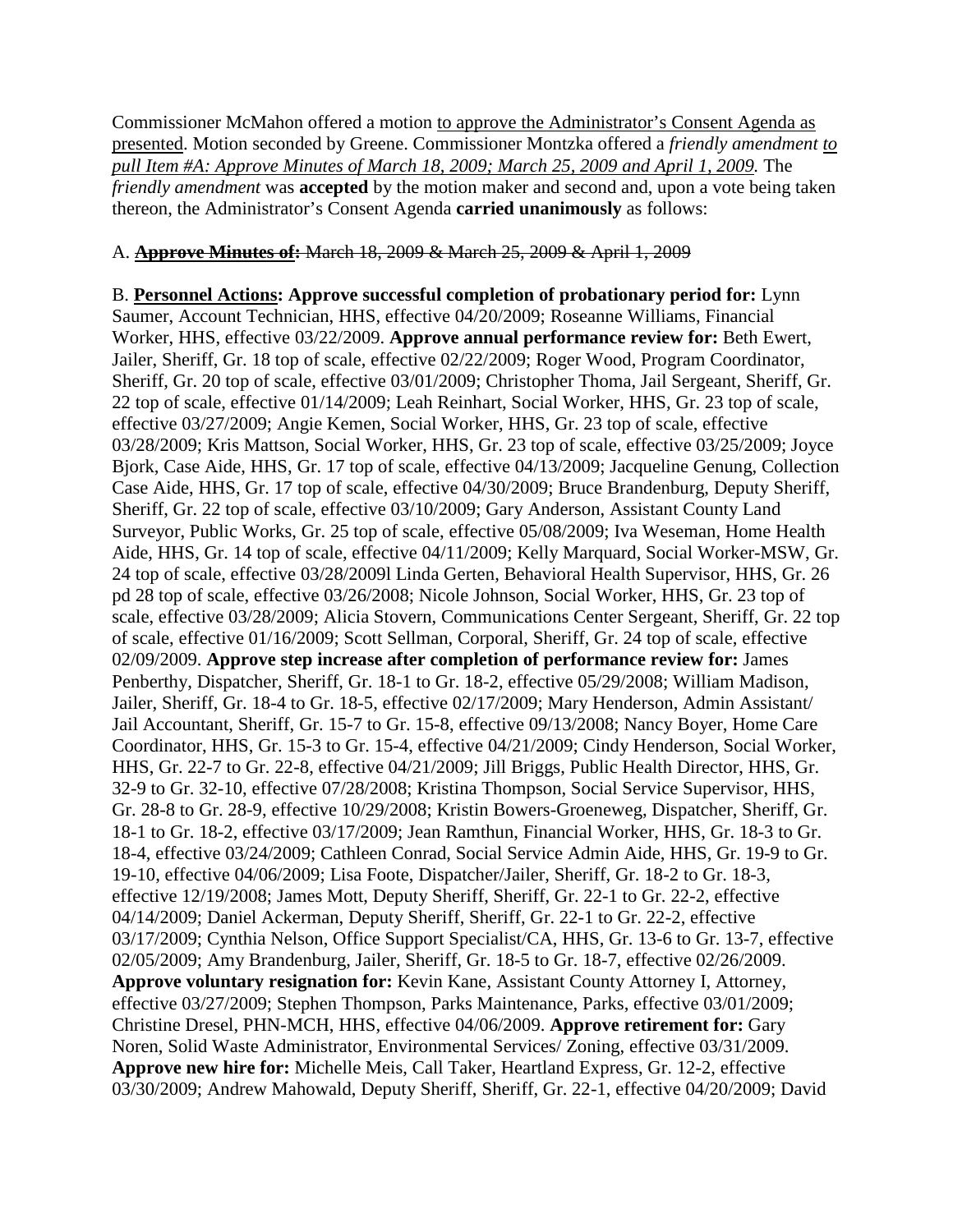Andreotti, Custodian, Building Maintenance, Gr. 10-2, effective 04/21/2009. **Approve seasonal hire for:** Dana Dyslin, Parks Maintenance, Parks, effective 04/13/2009. **Approve transfer for:** Travis Heilig, Seasonal to Custodian, Building Maintenance, Gr. 10-2, effective 04/06/2009.

## C. **Approve Abatement Requests for:**

- 1. Shaun Bublotz; 07.00076.35; Homestead; Payable 2009
- 2. Robert Nelson; 08.00117.10; Homestead; Payable 2009
- 3. Laura Kunde; 21.00526.00; Homestead; Payable 2009
- 4. John Thorvaldson; 13.00390.00 & 13.00391.00; Homestead; Payable 2009

Commissioner Greene offered a motion to approve the minutes from March 18, 2009; March 25, 2009 and April 1, 2009. Motion seconded by Robinson. Commissioner McMahon offered a *friendly amendment to remove all language from the draft April 1, 2009 minutes, page 5, paragraph 4 after the words "point of order".* **The paragragh should read in its entirety** *"Commissioner Robinson raised a point of order"*. The *friendly amendment* was **accepted** by the motion maker, but **rejected** by the second.

Commissioner McMahon offered a motion to remove *all language from the draft April 1, 2009 minutes, page 5, paragraph 4 after the words "point of order".* **The paragragh should read in its entirety** *"Commissioner Robinson raised a point of order"*. Motion seconded by Walker and, upon a vote being taken thereon, the motion **carried** as follows: **IN FAVOR THEREOF:** McMahon, Walker, Montzka, Greene **OPPOSED:** Robinson.

The motion and subsequent amendment were now before the Board for consideration as follows: Commissioner Greene offered a motion to approve the minutes from March 18, 2009; March 25, 2009 and April 1, 2009. Motion seconded by Robinson. Commissioner McMahon offered a motion to remove *all language from the draft April 1, 2009 minutes, page 5, paragraph 4 after the words "point of order".* **The paragragh should read in its entirety** *"Commissioner Robinson raised a point of order"*. Motion seconded by Walker and, upon a vote being taken thereon, the motion **carried** as follows: **IN FAVOR THEREOF:** McMahon, Walker, Montzka, Greene **OPPOSED:** Robinson.

On motion by McMahon, seconded by Walker and **carried unanimously** the Board authorized payment of Commissioners Warrants and Misc. Bills:

- Paid 4/13/2009 \$248,351.53
- PEHP; Contingency Fund; insurance corrections; \$1,075.39

and authorized payment of Commissioners Warrants for HHS:

| <b>Prepared Check Date</b> | Amount       | Mail Date  | Type of Payment               |
|----------------------------|--------------|------------|-------------------------------|
| 04/03/2009                 | \$112,977.04 |            | <b>Commissioners Warrants</b> |
| 04/03/2009                 | \$39,889.07  | 04/15/2009 | <b>Auditors Warrants</b>      |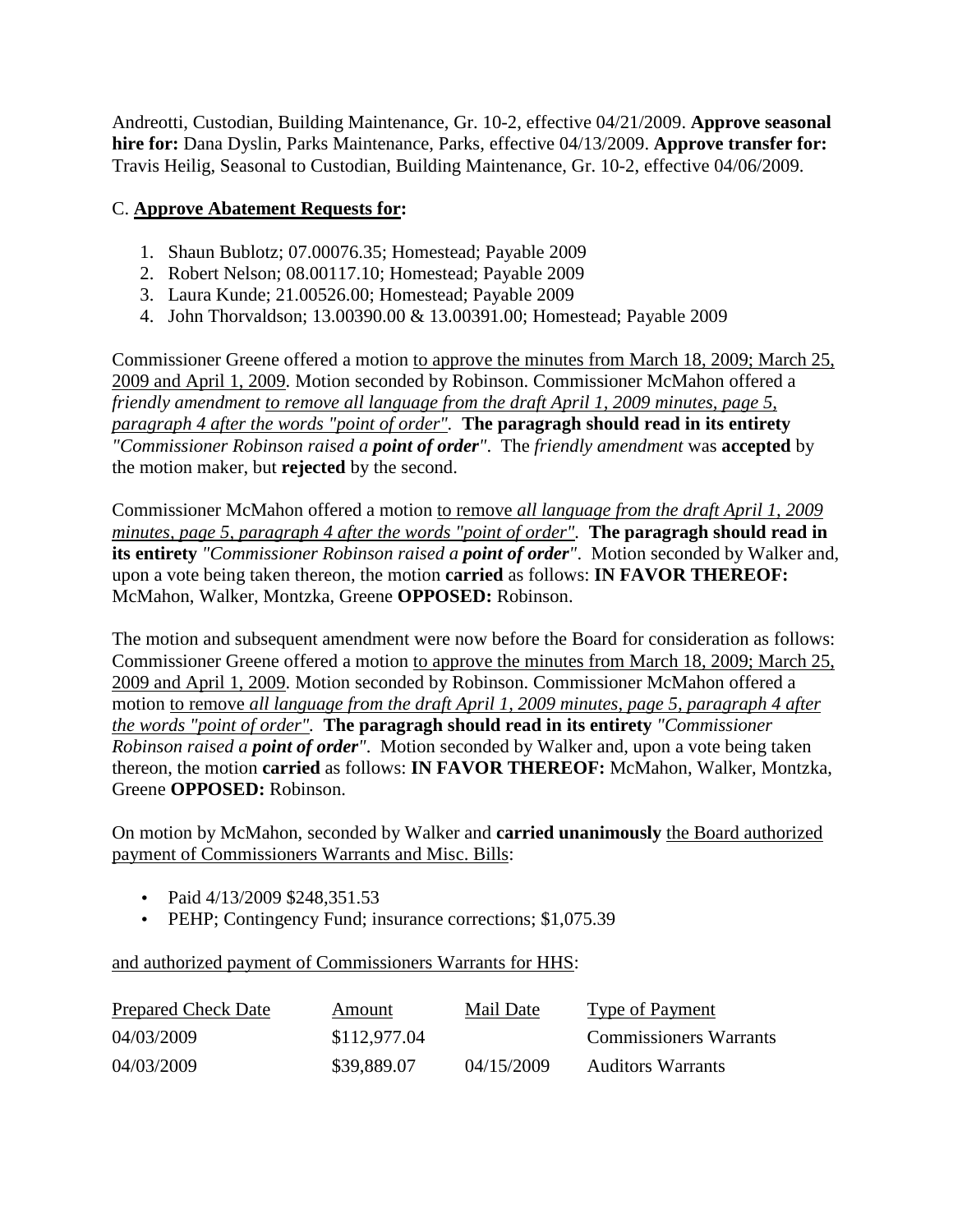On motion by Greene, seconded by Walker, and **carried unanimously** the Board approved a three (3) month extension for leave of absence for:

- 1. Beth Johnson beginning March 17, 2009 thru June 17, 2009
- 2. James Runk beginning March 17, 2009 thru June 17, 2009

On motion by Greene, seconded by McMahon and **carried unanimously** the Board approved Personnel Policy, Section H, Policy 10: Use Personal Work-Place Appliances.

The Board reviewed the Personnel Policy, Section E, Policy 3: Travel Expenses and Reimbursements that was revised per the March 18, 2009 minutes. *No action was taken.*

Commissioner McMahon offered a motion to allow County Commissioners participating at AMC events to be able to partake in meals that are bundled into the conference price. Motion seconded by Robinson. Commissioner Greene offered *friendly amendments to delete language from Section II.D. of POLICY NBR: 2006-1 as follows*: "Meal expenses shall not be payable nor reimbursable to County Commissioner even when included in the event registration cost"; and *to delete Out-of-State" in the title of POLICY NBR: 2006-1*. The *friendly amendments* were *accepted* by the motion maker and second and, upon a vote being taken thereon the motion as amended **carried** as follows: **IN FAVOR THEREOF:** McMahon, Montzka, Greene, Robinson **OPPOSED:** Walker.

Commissioner Walker offered a motion to approve the following **personnel requisition request:** Financial Worker in HHS; new position due to the increased workload. Motion seconded by McMahon. Commissioner Robinson offered a *friendly amendment to also eliminate the Financial Supervisor II position*. The *friendly amendment* was **accepted** the motion maker and second.

Commissioner Robinson offered a motion to post the Financial Worker position as a three month position. The motion **DIED** for lack of a second.

Commissioner Walker offered a motion to call the question on the amended motion. Motion seconded by Greene and, upon a vote being taken thereon, the motion to call the question **carried unanimously**.

The motion as amended was now before the Board for consideration as follows:

Commissioner Walker offered a motion to approve the following **personnel requisition request:** Financial Worker in HHS; new position due to the increased workload. Motion seconded by McMahon. Commissioner Robinson offered a *friendly amendment to also eliminate the Financial Supervisor II position*. The *friendly amendment* was **accepted** the motion maker and second. Upon a vote being taken thereon the motion as amended **carried** as follows: **IN FAVOR THEREOF:** McMahon, Walker, Montzka, Greene **OPPOSED:** Robinson.

Commissioner Greene offered a motion to approve the **overnight travel request** for Jon Eckel, MICS Direction as follows: MCCC Annual Training and Business Meeting in Alexandria, MN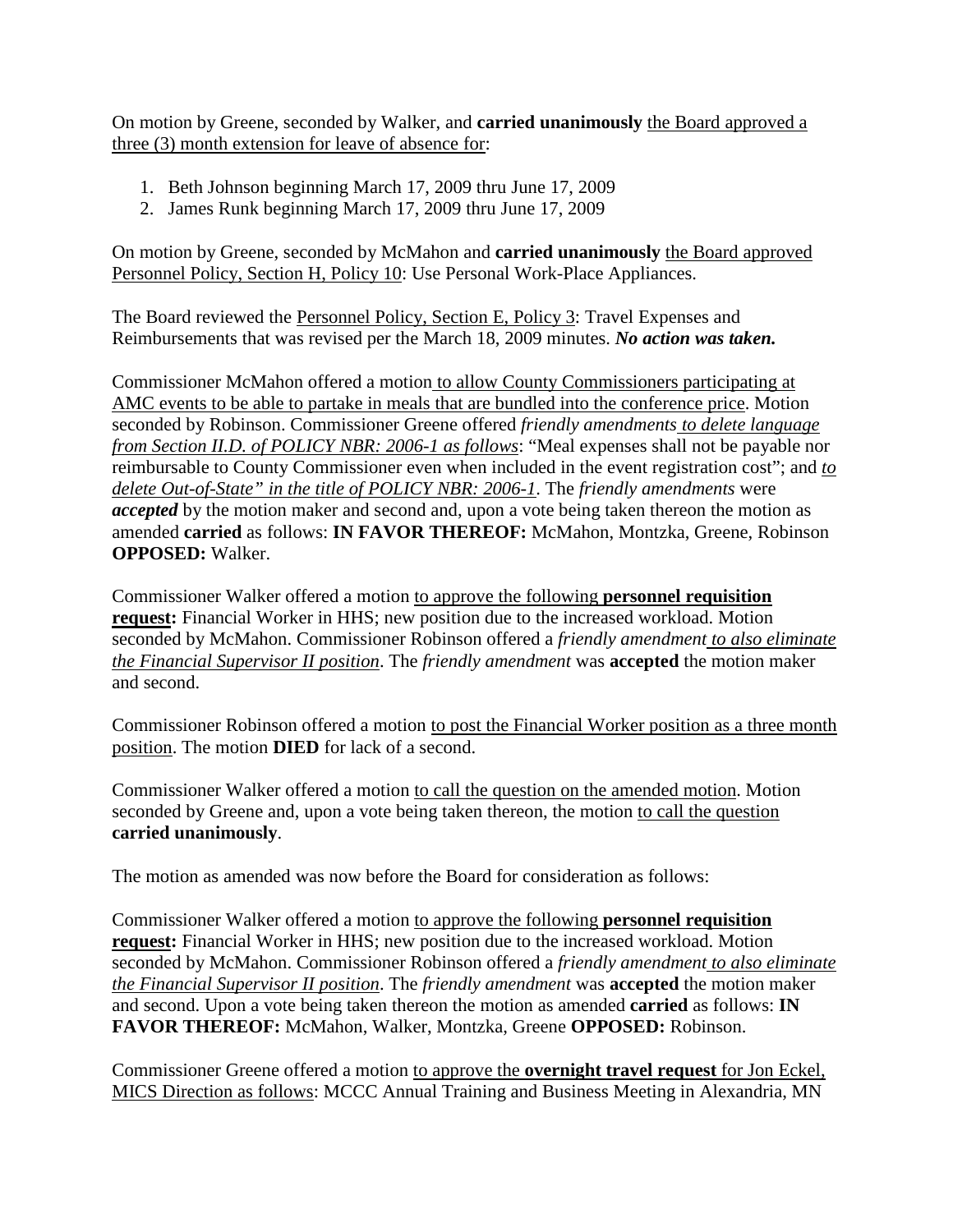from June 1-4, 2009 and estimated costs as follows: Lodging/Meals  $=$  \$495.20 and Mileage  $=$ \$165.00. Motion seconded by McMahon.

Commissioner Robinson offered a motion to **postpone for consideration** until April 22, 2009 the **overnight travel request for** Jon Eckel, MICS Director as follows: MCCC Annual Training and Business Meeting in Alexandria, MN from June 1-4, 2009 and estimated costs as follows: Lodging/Meals =  $$495.20$  and Mileage =  $$165.00$ . Motion seconded by Walker and, upon a vote being taken thereon, the motion **carried** as follows: **IN FAVOR THEREOF:** McMahon, Walker, Montzka, Robinson **OPPOSED:** Greene.

On motion by Greene, seconded Walker and **carried unanimously** the Board accepted the proposal from Health & Human Services Supervisors Bargaining Unit for a 0% Cost of Living Increase for 2009.

On motion by Robinson, seconded by Greene and **carried unanimously** the Board approved submission of a Minnesota Snowmobile Trail Assistance Program Application for Adding Miles into the GIA System for the Rush City Sno Bugs.

On motion by Greene seconded by McMahon and **carried unanimously** the Board approved the following agreements as they relate to CSAH 22 (Wyoming Trail) Highway Improvements and Appurtenant Work; State Project Nos. SAP 13-622-05 (CTB) / SAP 13-630-10; City of Wyoming; WSB Project No. 1039-30:

- 1. Approve Notice of Award to Geislinger and Sons, Inc.
- 2. Approve Contract for Construction with Geislinger and Sons, Inc.
- 3. Approve Notice to Proceed with Geislinger and Sons, Inc.

Commissioner Robinson offered the following resolution and moved its adoption: **RESOLUTION NO. 090415-1 AUTHORIZING THE PURCHASE OF A TRANSIT BUS FROM SUPERIOR TRANSIT BUS SALES**

**WHEREAS,** Chisago County operates a transit system; and

**WHEREAS,** Chisago County desires to purchase, through the State of Minnesota Cooperative Procurement Process, a vehicle to be used in the transit system; and

**WHEREAS,** the vehicle cost is allocated 100% Federal share of the "contract amount"; and

**WHEREAS,** Chisago County staff have reviewed the vehicle options offered by approved multiple contracting vendors; and

**WHEREAS,** the staff recommends purchasing a vehicle from Superior Transit Bus Sales for the reason of cost, fleet consistence, service availability, and/or past vendor performance, etc; and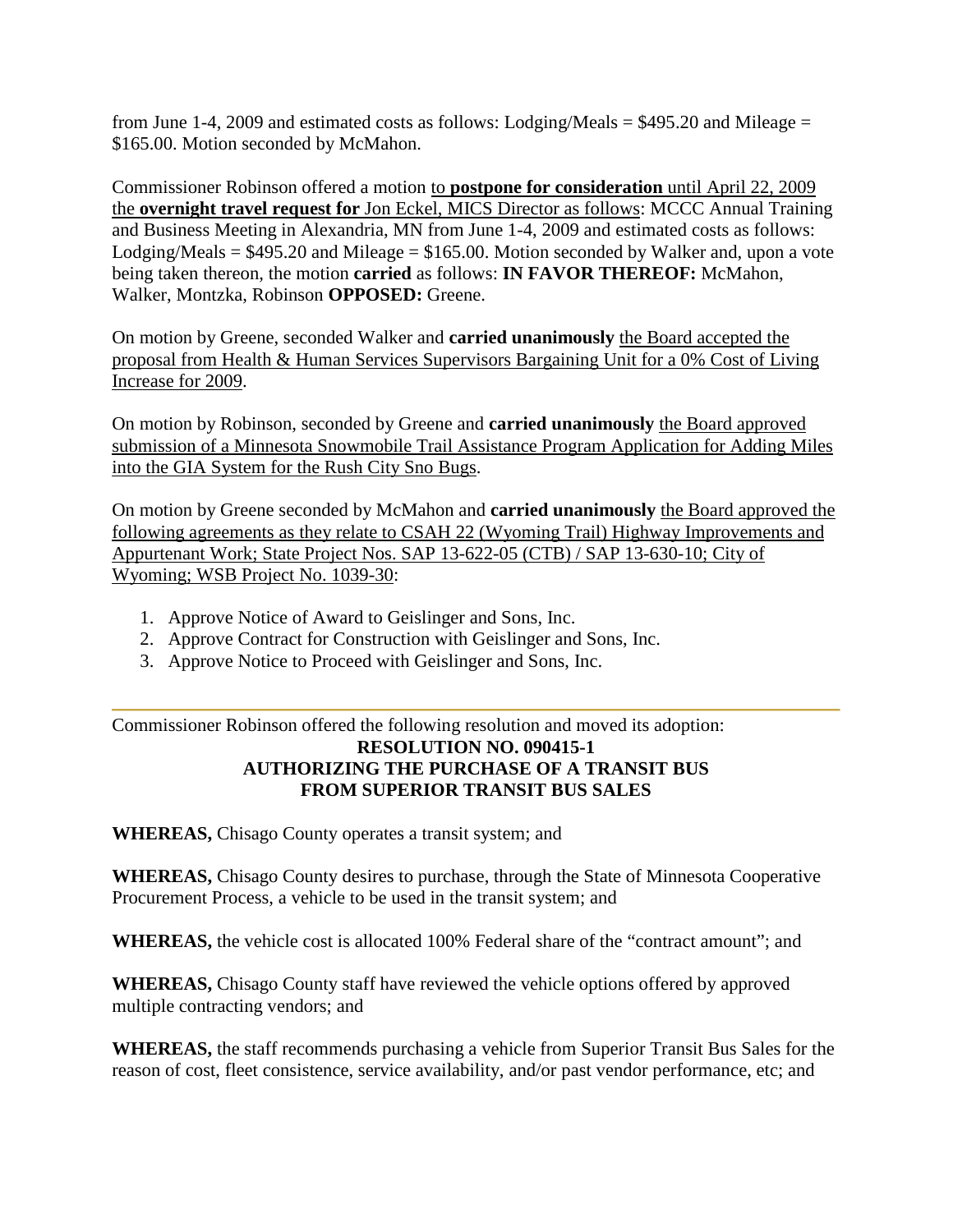**NOW, THEREFORE, BE IT RESOLVED,** that the Chisago County Board of Commissioners hereby authorizes the purchase of a new transit bus from Superior Transit Bus Sales in the approximate amount not to exceed \$64,000.00.

Commissioner McMahon seconded the resolution and upon a vote being taken thereon, the following voted:

**IN FAVOR THEREOF:** McMahon, Walker, Montzka, Greene, Robinson **OPPOSED:** None

Whereupon the resolution was declared duly **passed** and **adopted**.

On motion by McMahon, seconded by Walker and **carried unanimously** the Board approved the General Engineering & Administrative Services Agreement with HDR Engineering for the Chisago Lakes Lake Improvement District.

On motion by Greene, seconded by McMahon and **carried unanimously** the Board approved the poposal for County Ditch 7 repair with Houston Engineering, Inc.

On motion by Walker, seconded by McMahon and **carried unanimously** the Board approved submission of FY 2010/ FY 2011 Grant Continuation Applications for Minnesota Department of Corrections Grant Programs:

- 1. Remote Electronic Alcohol Monitoring (REAM) Grant Program
- 2. Caseload/ Workload Reduction Grant Funds

On motion by McMahon, seconded by Walker, and **carried unanimously** the Board approved submission of a Federal COPS Hiring Recovery Program (CHRP) Three Year Grant Application.

On motion by McMahon, seconded by Greene and **carried unanimously** the Board set a Regional Rail Authority Meeting for Wednesday, April 22, 2009 at 12:00 noon.

On motion by Walker, seconded by McMahon and **carried unanimously** the Board forwarded the NACo Prescription Drug Discount Program for further review to the Health & Human Services Committee.

Several Commissioners offered reports of their respective committee assignments.

On motion by McMahon, seconded by Greene and **carried unanimously** the Board adjourned at 9:05 p.m.

<sup>1</sup> "Retreat Schedule – Sample", submitted by David F. Carlson to the Environmental Services/Zoning office on Tuesday, February 24, 2009, on behalf of Dr. Thao.

 $2$  Memorandum from County Sanitarian Kellie Strobel to Zoning Director Assistant Tara Guy dated February 27, 2009.